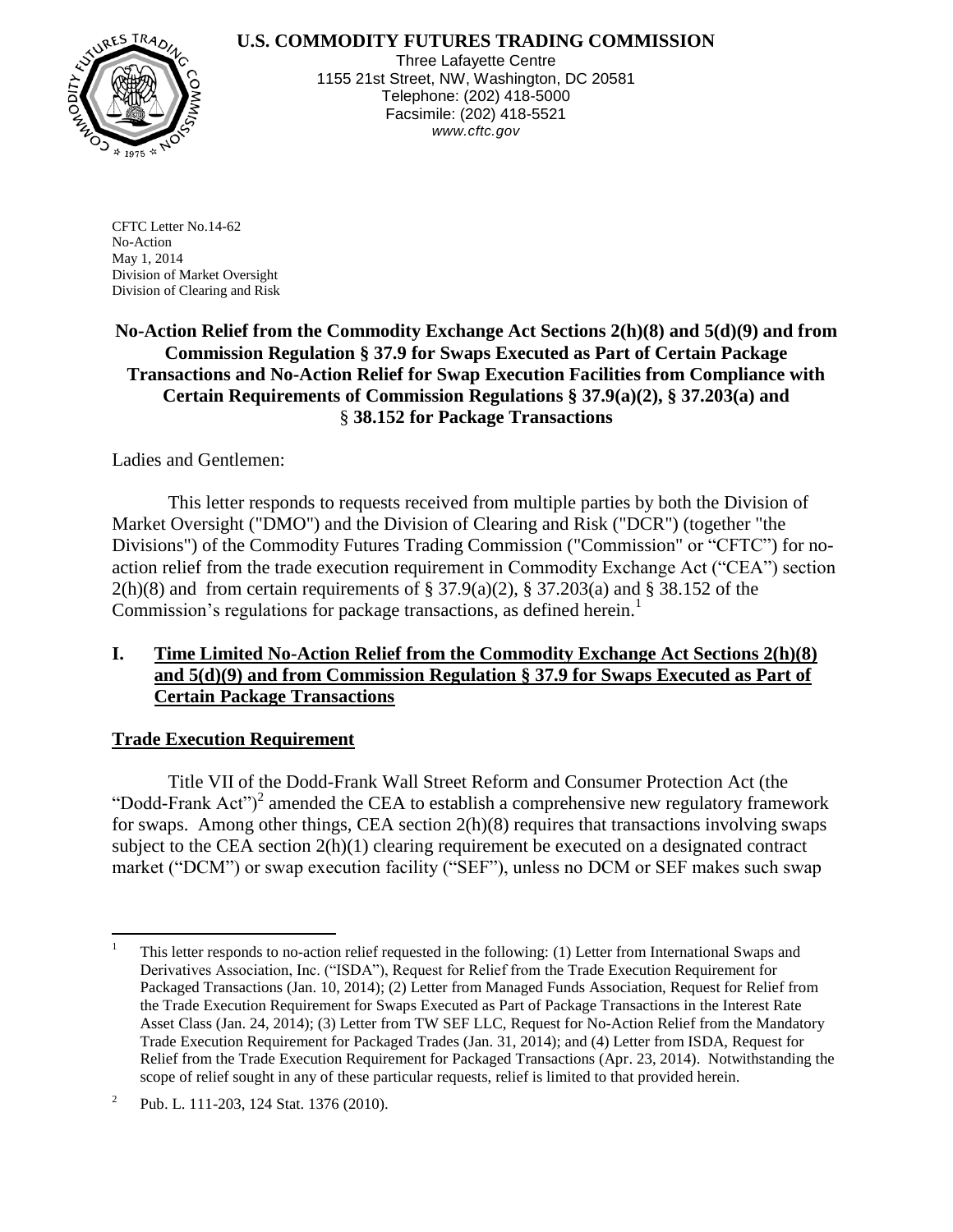available to trade or such swap transactions qualify for the clearing exception under CEA section  $2(h)(7)$  ("trade execution requirement").<sup>3</sup>

To further implement CEA section 2(h)(8), the Commission adopted rules in parts 37 and 38 of its regulations that specify procedures for DCMs and SEFs to make a swap available to trade, and thus subject to the trade execution requirement.<sup>4</sup> SEFs or DCMs may submit an available-to-trade determination pursuant to the rule approval procedures under § 40.5 of the Commission's regulations or the self-certification procedures under § 40.6. At this time, five available-to-trade determinations for various interest rate and credit default swaps have been certified and have become effective pursuant to  $\S 40.6$ <sup>5</sup> Accordingly, these swaps, whether listed or offered for trading by any SEF or DCM, became subject to the trade execution requirement 30 days after the certification's effective date.<sup>6</sup>

All transactions involving swaps that are subject to the trade execution requirement must be executed on a DCM or a SEF. On a SEF, such swaps must be executed in accordance with the execution methods prescribed by § 37.9 of the Commission's regulations. Swaps that are subject to the trade execution requirement and traded on a SEF are defined as Required Transactions.<sup>7</sup> Under § 37.9(a)(2), Required Transactions that are not block trades, as defined under § 43.2 of the Commission's regulations, must be executed on a SEF by either (1) an Order Book, as defined in § 37.3(a)(3); or (2) a Request for Quote System, as defined in § 37.9(a)(3), that operates in conjunction with an Order Book. On a DCM, such swaps must be executed pursuant to subpart J of part 38 of the Commission's regulations,  $\delta$  which implements DCM Core Principle 9 under section  $5(d)(9)$  of the CEA.<sup>9</sup>

# **Discussion**

 $\overline{a}$ 

On February 10, 2014, DMO issued a no-action letter ("Package Transaction NAL") providing relief, until May 15, 2014, from the trade execution requirement and the implementing

- 8 17 C.F.R. § 38.500.
- 9 7 U.S.C. § 7(d)(9).

<sup>3</sup> 7 U.S.C. § 2(h)(8).

<sup>4</sup> See Process for a Designated Contract Market or Swap Execution Facility to Make a Swap Available to Trade, Swap Transaction Compliance and Implementation Schedule, and Trade Execution Requirement Under the Commodity Exchange Act, 78 Fed. Reg. 33606 (June 4, 2013).

<sup>5</sup> Available-to-trade determinations for certain interest rate and credit default swaps were self-certified by Javelin SEF, LLC; trueEX LLC; TW SEF, LLC; MarketAxess SEF Corporation; and Bloomberg SEF LLC. Those certifications became effective on January 16, 2014, January 22, 2014, January 27, 2014, January 29, 2014, and March 9, 2014, respectively. The swaps submitted as available to trade by MarketAxess SEF and Bloomberg SEF were previously included in prior self-certifications; accordingly, transactions involving swaps included in all of the determinations became subject to the trade execution requirement on February 15, 2014, February 21, 2014, and February 26, 2014.

<sup>6</sup> 17 C.F.R. § 37.12; 17 C.F.R. § 38.11.

<sup>7</sup> 17 C.F.R. § 37.9(a)(1).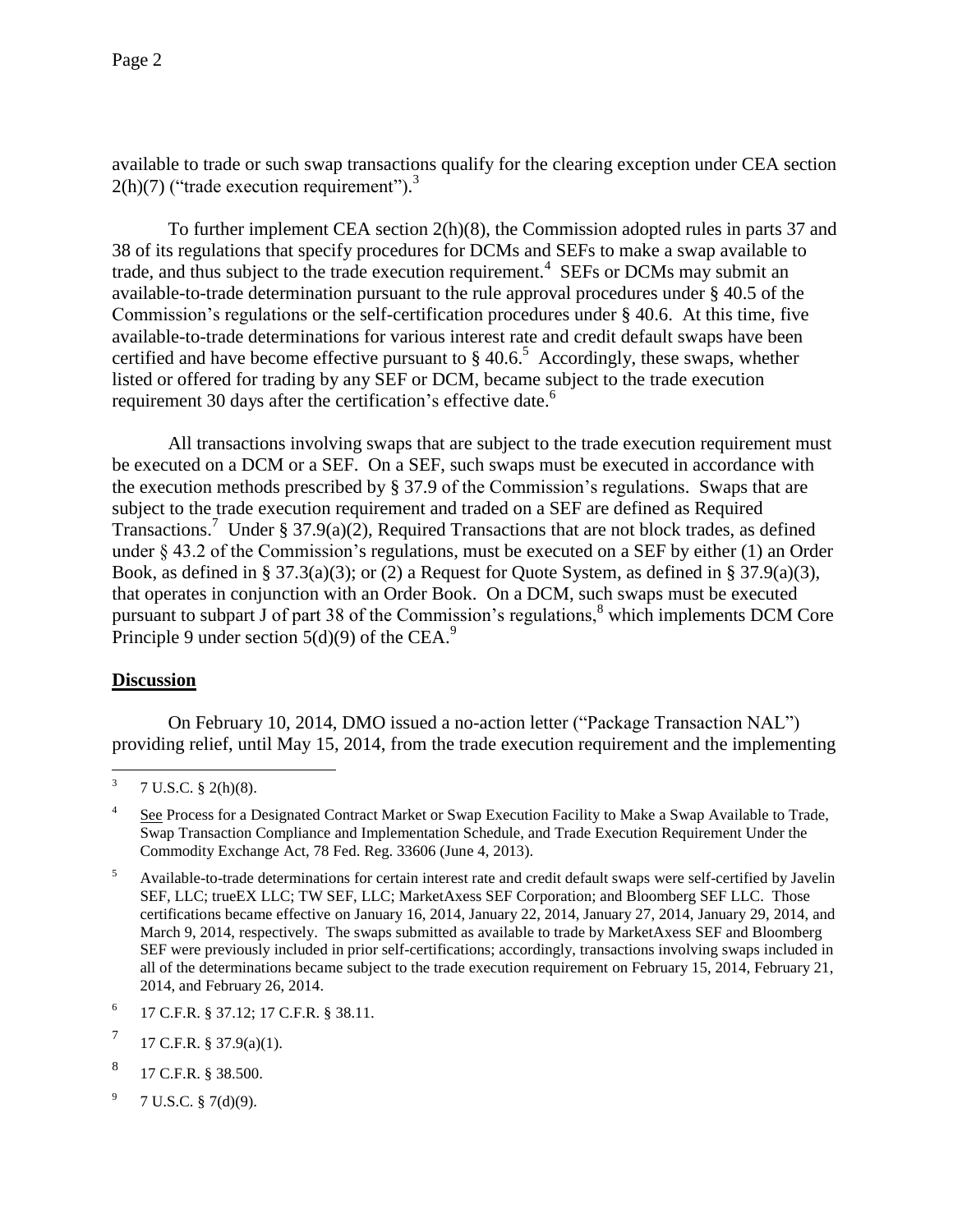Commission regulations referenced above for swaps executed as part of a "package transaction."<sup>10</sup> DMO provided this relief in response to various requests from entities who expressed concern that applying the trade execution requirement to package transactions would present challenges with the processing of such transactions by futures commission merchants ("FCMs") and derivatives clearing organizations ("DCOs"), as well as based on its awareness that SEFs and DCMs could face challenges in facilitating trading of trade execution required swaps as part of these package transactions in a manner compliant with § 37.9 of the Commission's regulations and CEA section  $5(d)(9)$ .<sup>11</sup> The letter provided time-limited no-action relief to: (1) entities or counterparties transacting "package transactions" from the requirements of CEA section 2(h)(8); and (2) SEFs and DCMs, with respect to "package transactions" for which they facilitate trading, from the requirements of § 37.9 of the Commission's regulations and CEA section  $5(d)(9)$ , respectively.<sup>12</sup>

In issuing the Package Transaction NAL, DMO stated that during the period of relief provided, it would further consider whether, and under what conditions, to grant relief for package transactions such that there is an appropriate balance between recognizing the commercial utility of package transactions while not compromising the policy goals of the trade execution requirement.<sup>13</sup> During the relief period, DMO hosted a public roundtable on package transactions;<sup>14</sup> and the Divisions participated in discussions with industry participants and received numerous comments.

# **Time-Limited No-Action Relief**

Based on discussions with, and comments from, market participants, the Divisions believe that upon expiration of the existing relief in the Package Transaction NAL, additional relief from the trade execution requirement and implementing regulations should be provided to market participants, DCMs and SEFs. For purposes of the relief granted in this letter, a "package transaction" is a transaction involving two or more instruments: (1) that is executed between two or more counterparties; (2) that is priced or quoted as one economic transaction with simultaneous or near simultaneous execution of all components; (3) that has at least one component that is a swap that is made available to trade and therefore is subject to the CEA section 2(h)(8) trade execution requirement; and (4) where the execution of each component is contingent upon the execution of all other components.<sup>15</sup> Accordingly, the Divisions are

 $10\,$ CFTC Letter 14-12.

 $11$  Id. at 3.

 $12 \frac{Id.}{ }$  at 4.

 $13$  Id. at 3.

<sup>&</sup>lt;sup>14</sup> For a transcript, see "Roundtable on Trade Execution Requirements and Package Transactions," http://www.cftc.gov/ucm/groups/public/@newsroom/documents/file/transcript021214.pdf (Feb. 12, 2014).

<sup>&</sup>lt;sup>15</sup> For purposes of the expiring relief granted in the Package Transaction NAL, DMO defined "package" transaction" to be a transaction "executed between two counterparties . . . with simultaneous execution of all components. . . ." CFTC Letter 14-12 at 4. Based on discussions with industry participants about the different types of execution workflows available for certain package transactions, for purposes of this relief, the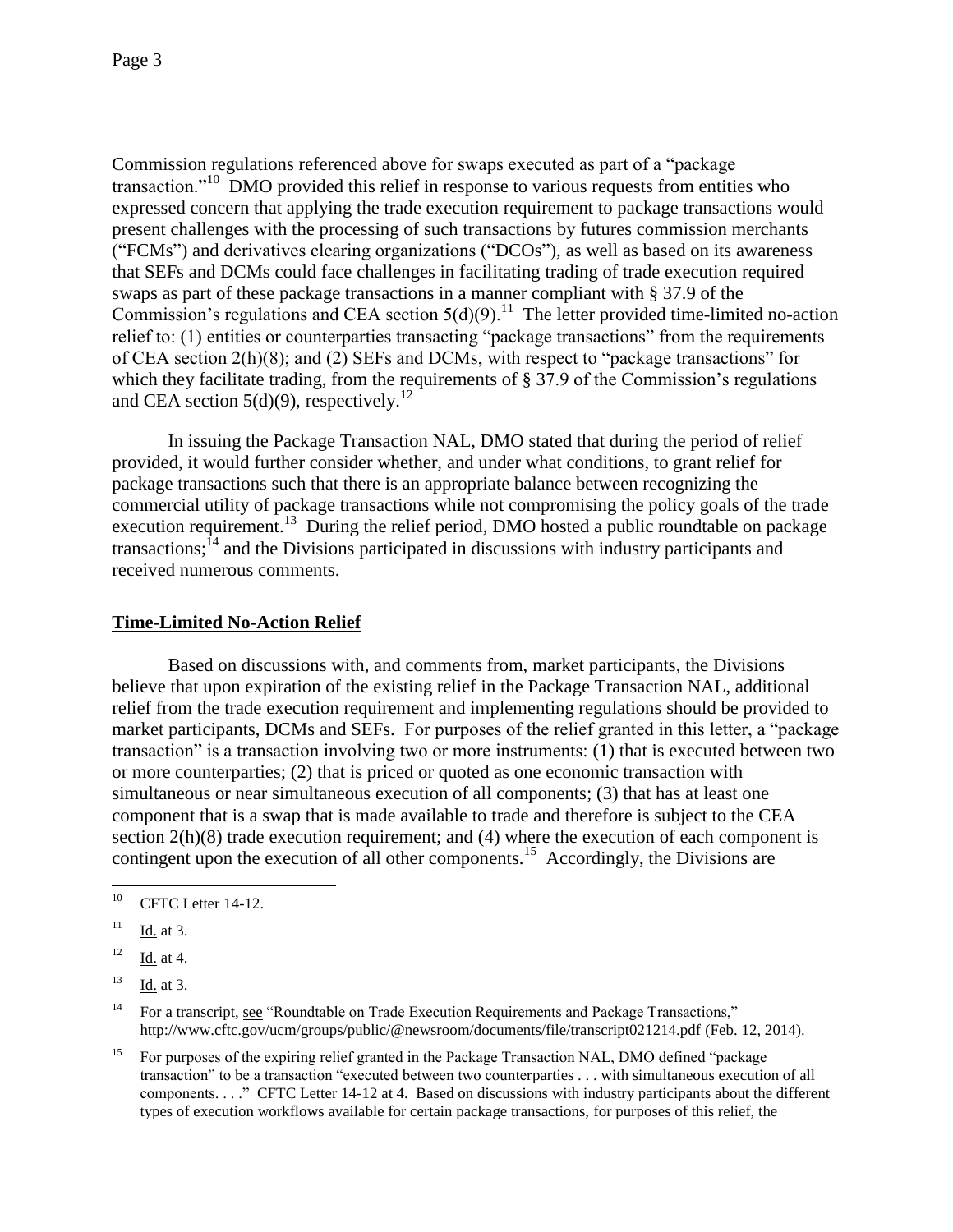$\overline{a}$ 

granting relief for the following categories of package transactions set forth below for the time periods indicated.<sup>16</sup>

- 1. Package transactions in which the components include at least one individual swap component that has been made available to trade and is subject to the trade execution requirement; and each of the other swap components is subject to the clearing requirement under CEA section  $2(h)(1)(A)$  and § 50.4 of the Commission's regulations ("MAT/Non-MAT Cleared Package Transactions"):
	- a. The Divisions will grant time-limited no-action relief to (1) entities or counterparties transacting a MAT/Non-MAT Cleared Package Transaction from the requirements of CEA section 2(h)(8); and (2) SEFs and DCMs, with respect to any MAT/Non-MAT Cleared Package Transaction for which they facilitate trading, from the requirements of § 37.9 of the Commission's regulations and CEA section 5(d)(9), respectively, until 11:59 p.m. (Eastern time) **June 1, 2014**.
	- b. The Divisions will grant the above time-limited no-action relief, and will not recommend that the Commission take enforcement action against any entity or counterparty which executes a MAT/Non-MAT Cleared Package Transaction without complying with CEA section 2(h)(8), or against any SEF or DCM which facilitates trading in a swap subject to CEA section 2(h)(8) as part of a MAT/Non-MAT Cleared Package Transaction without complying with § 37.9 of the Commission's regulations or CEA section 5(d)(9), respectively.
- 2. Package transactions in which each of the swap components has been made available to trade and is subject to the trade execution requirement; and all other components are U.S. Treasury securities ("U.S. Dollar Swap Spreads"):<sup>17</sup>
	- a. The Divisions will grant time-limited no-action relief to: (1) entities or counterparties transacting a U.S. Dollar Swap Spread from the requirements of CEA section 2(h)(8); and (2) SEFs and DCMs, with respect to any U.S.

Divisions are amending the definition to include transactions executed between more than two counterparties that may occur at a substantially similar point in time.

<sup>16</sup> Given the diverse types of package transactions identified by industry participants, see, e.g., id. at n.11, the Divisions are using the broad-based categories described below to provide targeted relief to different categories of package transactions. Although the Divisions are granting targeted relief for several different categories of package transactions, the Divisions grant no additional relief to package transactions in which each of the components has been made available to trade and is subject to the trade execution requirement.

<sup>17</sup> To the extent that SEFs and DCMs may be facilitating package transactions on their respective trading systems or platforms that involve a security, or any component agreement, contract, or transaction over which the Commission does not have exclusive jurisdiction, the Divisions do not opine on whether such activity complies with other applicable law and regulations. The no-action positions taken herein represent only the position of the Divisions and do not bind the Commission, other Commission staff, or any other Federal agency.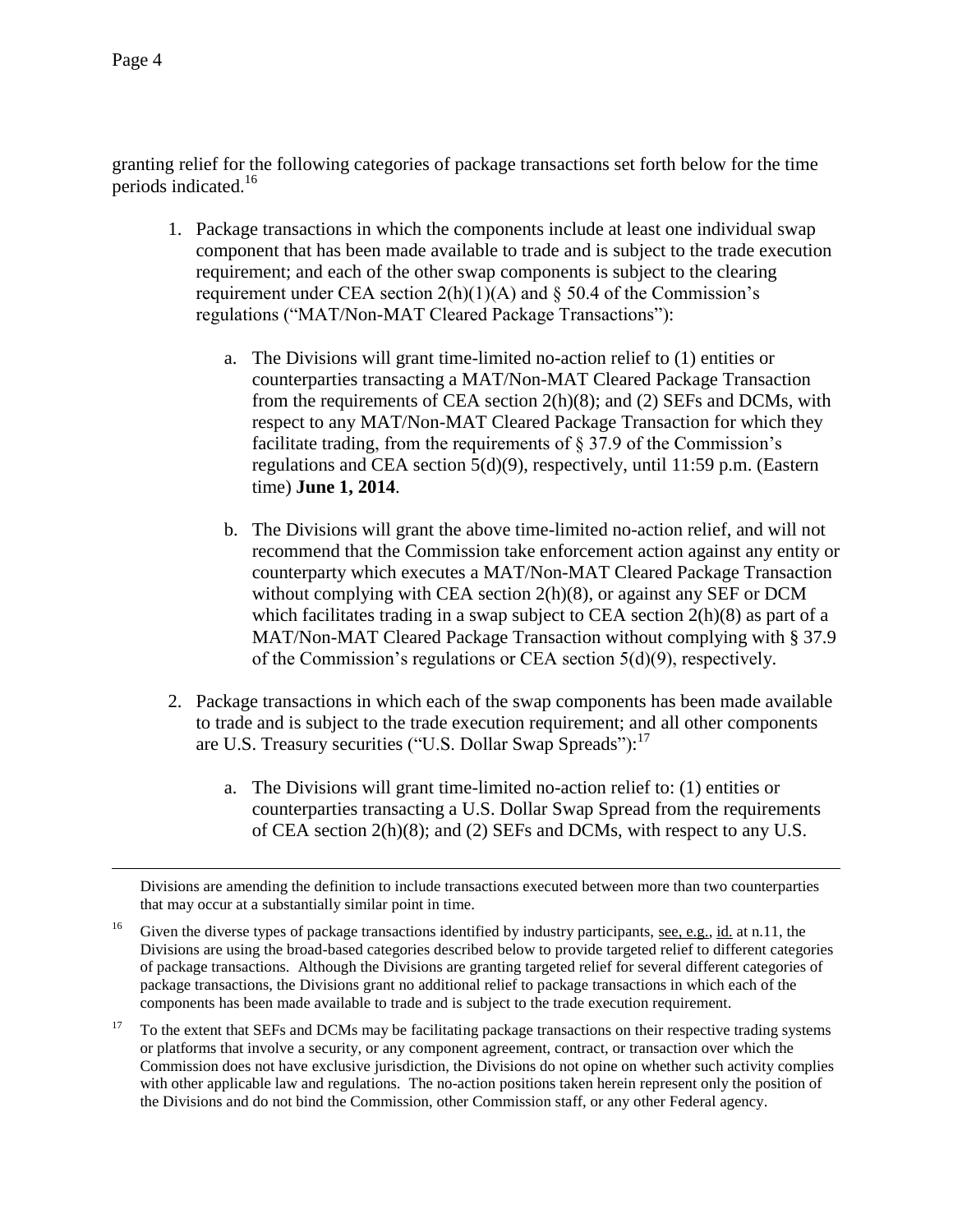Dollar Swap Spread for which they facilitate trading, from the requirements of § 37.9 of the Commission's regulations and CEA section 5(d)(9), respectively, until 11:59 p.m. (Eastern time) **June 15, 2014**.

- b. The Divisions will grant the above time-limited no-action relief, and will not recommend that the Commission take enforcement action against any entity or counterparty which executes a U.S. Dollar Swap Spread without complying with CEA section 2(h)(8), or against any SEF or DCM which facilitates trading in a swap subject to CEA section 2(h)(8) as part of a U.S. Dollar Swap Spread without complying with § 37.9 of the Commission's regulations or CEA section  $5(d)(9)$ , respectively.
- 3. Package transactions in which the components include at least one individual swap component that has been made available to trade and is subject to the trade execution requirement; and at least one individual swap component that is under the Commission's exclusive jurisdiction and not subject to the clearing requirement under CEA section  $2(h)(1)(A)$  and § 50.4 of the Commission's regulations ("MAT/Non-MAT Uncleared Package Transactions"):
	- a. The Divisions will grant time-limited no-action relief to: (1) entities or counterparties transacting a MAT/Non-MAT Uncleared Package Transaction from the requirements of CEA section 2(h)(8); and (2) SEFs and DCMs, with respect to any MAT/Non-MAT Uncleared Package Transaction for which they facilitate trading, from the requirements of  $\S 37.9$  of the Commission's regulations and CEA section 5(d)(9), respectively, until 11:59 p.m. (Eastern time) **November 15, 2014**.
	- b. The Divisions will grant the above time-limited no-action relief, and will not recommend that the Commission take enforcement action against any entity or counterparty which executes a MAT/Non-MAT Uncleared Package Transaction without complying with CEA section 2(h)(8), or against any SEF or DCM which facilitates trading in a swap subject to CEA section 2(h)(8) as part of a MAT/Non-MAT Uncleared Package Transaction without complying with  $\S 37.9$  of the Commission's regulations or CEA section  $5(d)(9)$ , respectively.
- 4. Package transactions in which the components include at least one individual swap component that has been made available to trade and is subject to the trade execution requirement; and at least one individual component that is not a swap ("MAT/Non-Swap Instruments Package Transaction").<sup>18</sup> This category of package transactions specifically excludes U.S. Dollar Swap Spreads.

<sup>18</sup> <sup>18</sup> The Divisions understand that non-swap instruments that may constitute part of a package transaction include a futures contract; or a "security," as defined in section  $2(a)(1)$  of the Securities Act of 1933 or section  $3(a)(10)$  of the Securities Exchange Act of 1934, which includes a "security-based swap." To the extent that SEFs and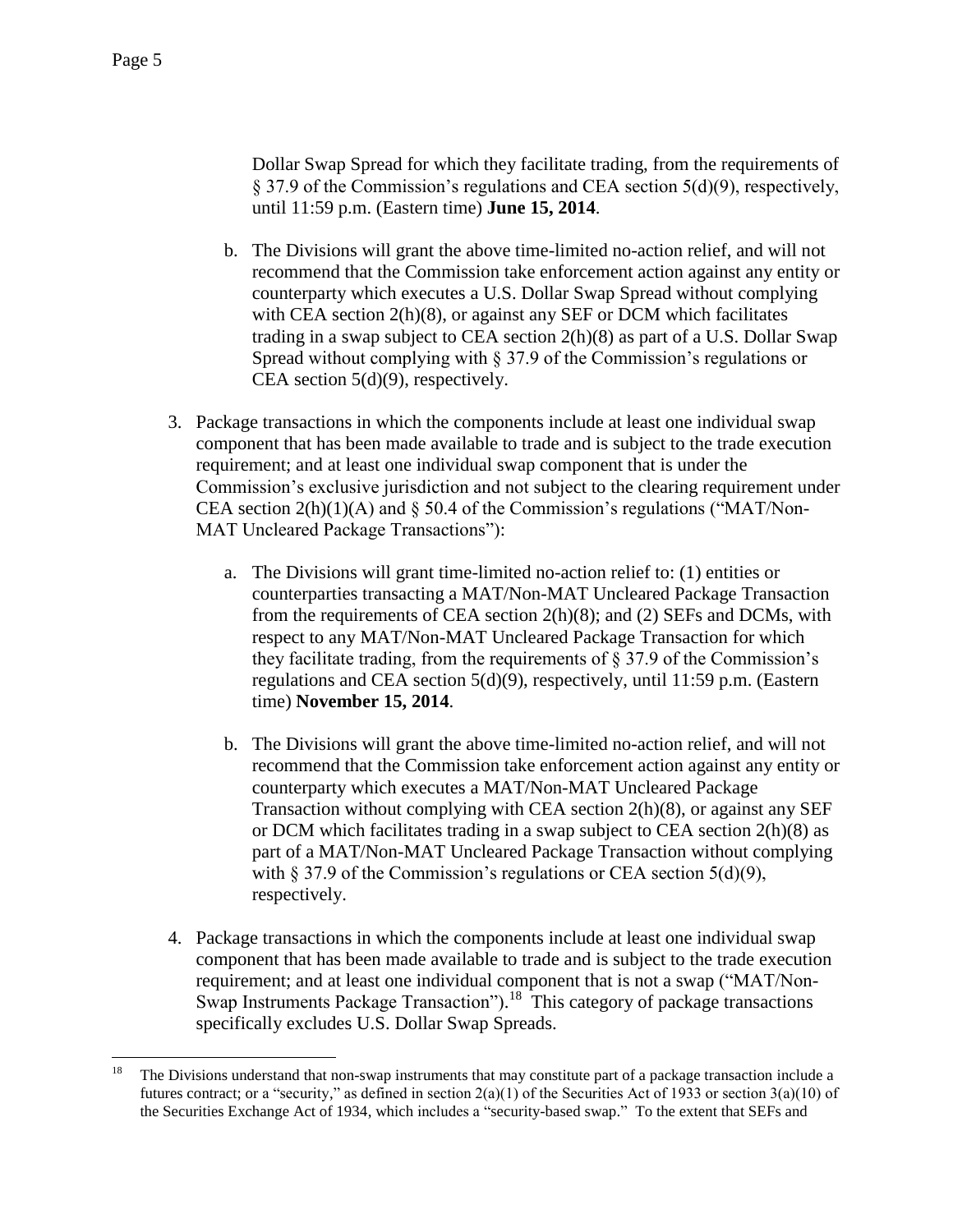$\overline{a}$ 

- a. The Divisions will grant time-limited no-action relief to: (1) entities or counterparties transacting a MAT/Non-Swap Instruments Package Transaction from the requirements of CEA section 2(h)(8); and (2) SEFs and DCMs, with respect to any MAT/Non-Swap Instruments Package Transaction for which they facilitate trading, from the requirements of § 37.9 of the Commission's regulations and CEA section 5(d)(9), respectively, until 11:59 p.m. (Eastern time) **November 15, 2014**.
- b. The Divisions will grant the above time-limited no-action relief, and will not recommend that the Commission take enforcement action against any entity or counterparty which executes a MAT/Non-Swap Instruments Package Transaction without complying with CEA section 2(h)(8), or against any SEF or DCM which facilitates trading in a swap subject to CEA section 2(h)(8) as part of a MAT/Non-Swap Instruments Package Transaction without complying with § 37.9 of the Commission's regulations or CEA section 5(d)(9), respectively.
- 5. Package transactions in which the components include at least one individual swap component that has been made available to trade and is subject to the trade execution requirement; and at least one individual swap component that is a swap over which the Commission does not have exclusive jurisdiction ("MAT/Non-CFTC Swap Package Transactions").<sup>19</sup>
	- a. The Divisions will grant time-limited no-action relief to: (1) entities or counterparties transacting a MAT/Non-CFTC Swap Package Transaction from the requirements of CEA section 2(h)(8); and (2) SEFs and DCMs, with respect to any MAT/Non-CFTC Swap Package Transaction for which they facilitate trading, from the requirements of § 37.9 of the Commission's regulations and CEA section 5(d)(9), respectively, until 11:59 p.m. (Eastern time) **November 15, 2014**.

DCMs may be facilitating package transactions on their respective trading systems or platforms that involve a security, or any component agreement, contract, or transaction over which the Commission does not have exclusive jurisdiction, the Divisions do not opine on whether such activity complies with other applicable law and regulations. The no-action positions taken herein represent only the position of the Divisions and do not bind the Commission, other Commission staff, or any other Federal agency.

<sup>&</sup>lt;sup>19</sup> A "mixed swap," as defined in section 1a(47)(D) of the CEA, is an example of a swap over which the CFTC may share jurisdiction with the U.S. Securities and Exchange Commission. See Further Definition of "Swap," "Security-Based Swap," and "Security-Based Swap Agreement"; Mixed Swaps; Security-Based Swap Agreement Recordkeeping, 77 Fed. Reg. 48208, 48291-93 (Aug. 13, 2012). To the extent that SEFs and DCMs may be facilitating package transactions on their respective trading systems or platforms that involve a security, or any component agreement, contract, or transaction over which the Commission does not have exclusive jurisdiction, the Divisions do not opine on whether such activity complies with other applicable law and regulations. The no-action positions taken herein represent only the position of the Divisions and do not bind the Commission, other Commission staff, or any other Federal agency.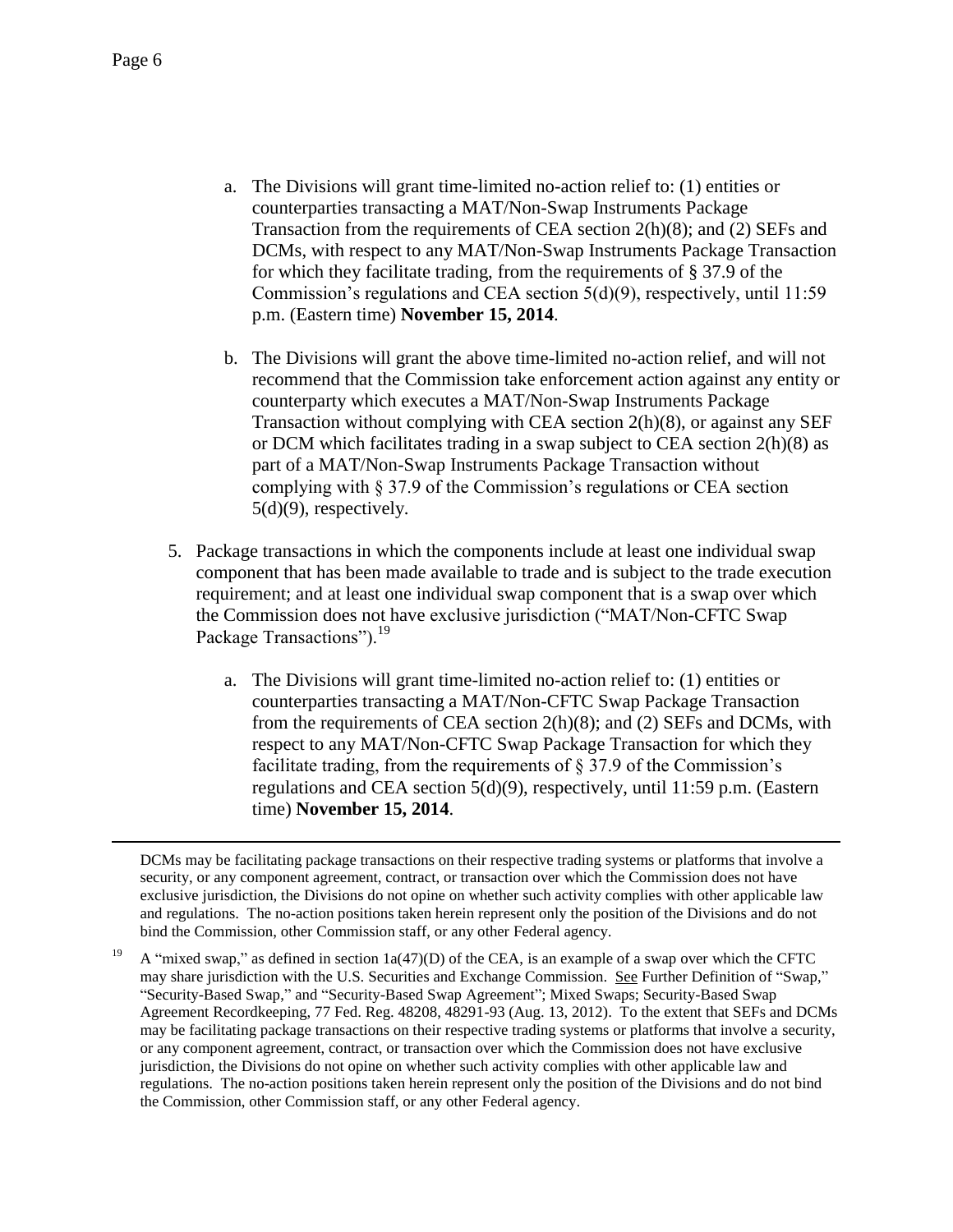b. The Divisions will grant the above time-limited no-action relief, and will not recommend that the Commission take enforcement action against any entity or counterparty which executes a MAT/Non-CFTC Swap Package Transaction without complying with CEA section 2(h)(8), or against any SEF or DCM which facilitates trading in a swap subject to CEA section 2(h)(8) as part of a MAT/Non-CFTC Swap Package Transaction without complying with § 37.9 of the Commission's regulations or CEA section 5(d)(9), respectively.

# **II. Time-Limited No-Action Relief for SEFs and DCMs from Compliance with Certain Requirements of Commission Regulation § 37.9(a)(2), § 37.203(a) and § 38.152 for Package Transactions**

#### **Clearing of Package Transactions**

The Divisions have been informed by market participants that issues may arise as a result of the current clearing of the packages—on a leg-by-leg basis and not on the totality of the package. The Divisions have been told that individual legs of a package transaction may be rejected by a DCO because the risk of that leg, measured in isolation, could cause the trader to exceed its credit limit. The market participants state that if the legs of the package trade are measured together, then the net risk may not exceed the credit limit. Accordingly, the market participants request relief from the straight-through processing requirements currently in place.

By way of background, the Commission published regulations on April 9, 2012 addressing the timing of acceptance for clearing and clearing member risk management.<sup>20</sup> Section 1.73 and Section 23.609 of the Commission's regulations require FCMs and swap dealers ("SDs") respectively, that are clearing members of a DCO, to establish risk-based limits and screen orders for compliance with those limits. Section 37.702(b) of the Commission's regulations requires a SEF to coordinate with each DCO to which it submits transactions for clearing to develop rules and procedures to facilitate prompt and efficient transaction processing. Section 38.601(b) of the Commission's regulations requires a DCM to coordinate with each DCO to which it submits transactions for clearing, to develop rules and procedures to facilitate prompt and efficient transaction processing. Sections 1.74, 23.610, and 39.12(b)(7) of the Commission's regulations set forth time frames for FCMs, SDs, and DCOs, respectively, to accept or reject trades for clearing.

On June 19, 2012, the Commission published regulations governing  $DCMs<sup>21</sup>$  Section 38.152 of the Commission's regulations requires a DCM to prohibit certain abusive trading practices, including pre-arranged trading (except for block trades or other types of transactions certified to or approved by the Commission).

<sup>&</sup>lt;sup>20</sup> Customer Clearing Documentation, Timing of Acceptance for Clearing, and Clearing Member Risk Management, 77 Fed. Reg. 21278 (Apr. 9, 2012).

<sup>&</sup>lt;sup>21</sup> Core Principles and Other Requirements for Designated Contract Markets, 77 Fed. Reg. 36611 (June 19, 2012).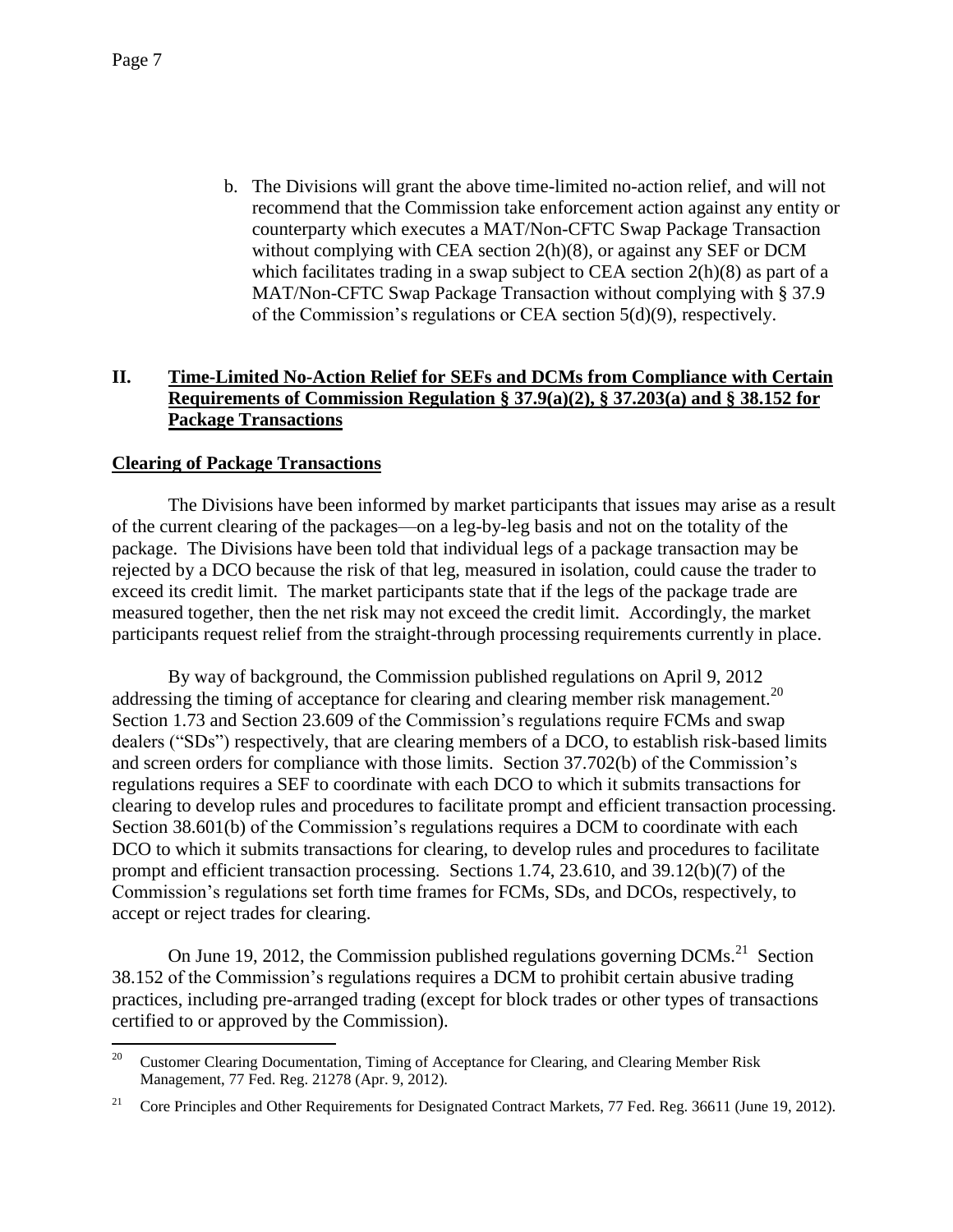On September 26, 2013, the Divisions issued Staff Guidance on Swaps Straight-Through Processing ("Staff Guidance"). In the guidance, the staff stated, among other things, that:

- (i) Clearing FCMs must screen orders for execution on a SEF or DCM pursuant to either Commission Regulation 1.73(a)(2)(i) or (ii) regardless of the method of execution: $22$
- (ii) Pursuant to Commission Regulations 37.702(b) and 38.601(b), each SEF and DCM must make it possible for Clearing FCMs to screen as required by Regulation 1.73 on an order-by-order basis;<sup>23</sup>
- (iii) SEFs and DCMs must have rules stating that trades that are rejected from clearing are void *ab initio*; <sup>24</sup> and
- (iv) SEFs, DCMs, FCMs, and SDs may not require breakage agreements as a condition for trading swaps intended for clearing on a SEF.<sup>25</sup>

Subsequent to this guidance, market participants told the Divisions that from time to time, swap trades are rejected by a DCO because of flaws that are readily correctable. For example, an operational error may cause the clearing submissions to fail to match on a material economic term. In response, on October 25, 2013, the Divisions issued a no-action letter providing that, subject to specified conditions, SEFs were permitted to establish a "new trade, old terms" procedure for certain trades that had been rejected from clearing.<sup>26</sup>

Finally, on April 18, 2014, the Divisions issued a no-action letter providing that, subject to specified conditions, DCMs also were permitted to establish a "new trade, old terms" procedure for certain trades that had been rejected from clearing.<sup>27</sup>

# **Time-Limited No-Action Relief**

The Divisions are issuing this no-action letter to permit a similar procedure to be followed for package transactions executed on or subject to the rules of a SEF or DCM. Specifically, subject to the conditions listed below, which are largely the same as those in CFTC Letters 13-66 and 14-50, $^{28}$  the Divisions will not recommend that the Commission take any

<sup>27</sup> CFTC Letter  $14-50$ .

 $22$ Staff Guidance at 2.

 $^{23}$  Id. at 3.

 $^{24}$  Id. at 6.

 $^{25}$  Id.

 $26$  CFTC Letter 13-66.

<sup>&</sup>lt;sup>28</sup> The Divisions note a material difference—the sixth condition, as set forth below, permits trades to be resubmitted within 60 minutes of the DCO's issuance of a notice of rejection to the clearing members; CFTC Letters 13-66 and 14-50, in contrast, permit resubmission for errors within 30 minutes. Market participants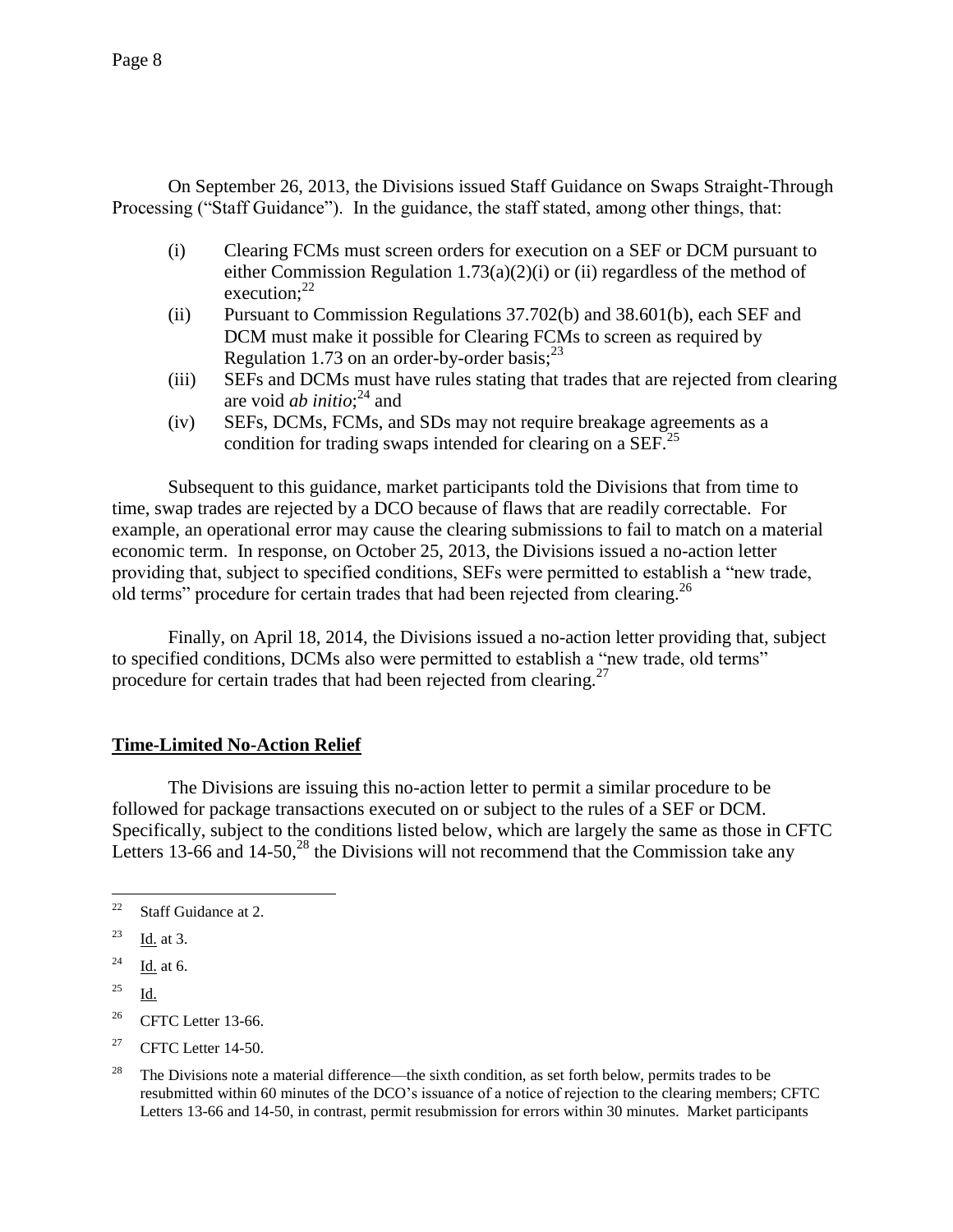$\overline{a}$ 

enforcement action against a SEF for failure to comply with Commission Regulation 37.9(a)(2) regarding methods of execution for required or permitted transactions or Commission Regulation 37.203(a)'s prohibition of pre-arranged trading if, after a leg of a "package transaction" has been rejected for clearing, the SEF permits a new trade, $^{29}$  with terms and conditions that match the terms and conditions of the original trade, other than the time of execution, to be submitted for clearing without having been executed pursuant to the methods set forth in Commission Regulation  $37.9(a)(2)$ . The Divisions will also not recommend that the Commission take any enforcement action against a DCM for failure to comply with Commission Regulation 38.152's prohibition of pre-arranged trading, if, after a leg of a "package transaction" has been rejected for clearing, the DCM permits a new trade, with terms and conditions that match the terms and conditions of the original trade, other than the time of execution, to be submitted for clearing. Effectively, SEFs and DCMs will be permitted to implement rules that establish a "new trade, old terms" procedure. This no-action relief shall commence on the date of issuance of this letter and shall expire on September 30, 2014.

The following conditions apply:

- 1. The procedure must only be available for trades that are rejected because of the sequencing of submission of the legs of a package transaction. The procedure must not be available for trades that are rejected because the package transaction as a whole breached a credit limit.
- 2. The SEF or DCM must have rules stating that any component leg of a package transaction executed on or subject to the rules of the SEF or DCM in which a component leg is not accepted for clearing shall be void *ab initio*. The rules may not permit trades to be held in a suspended state and then re-submitted.
- 3. Both clearing members must agree to submit the new trade.
- 4. Each clearing member must obtain the consent of its customer, if any, to submit the new trade.
- 5. Neither a clearing member nor a SEF or DCM may require a customer to agree in advance to consent to the submission of the new trade. The consent must be sought on a case-by-case basis, after a component of a package transaction has been rejected.

have indicated to the Divisions that in their experience, more time is needed to resolve package transaction issues than is needed to resolve the types of errors addressed in CFTC Letters 13-66 and 14-50.

<sup>29</sup> The term "trade," as used herein, does not refer to the entire package transaction, but rather the execution of the component leg that was rejected. For example, a risk-reducing component leg could be accepted for clearing, but a risk-increasing leg could be not accepted for clearing. This relief would not bust or cancel the leg that was accepted for clearing, but would allow the parties to resubmit the component leg that was not accepted for clearing, with terms and conditions that match the terms and conditions of the original trade of the component leg.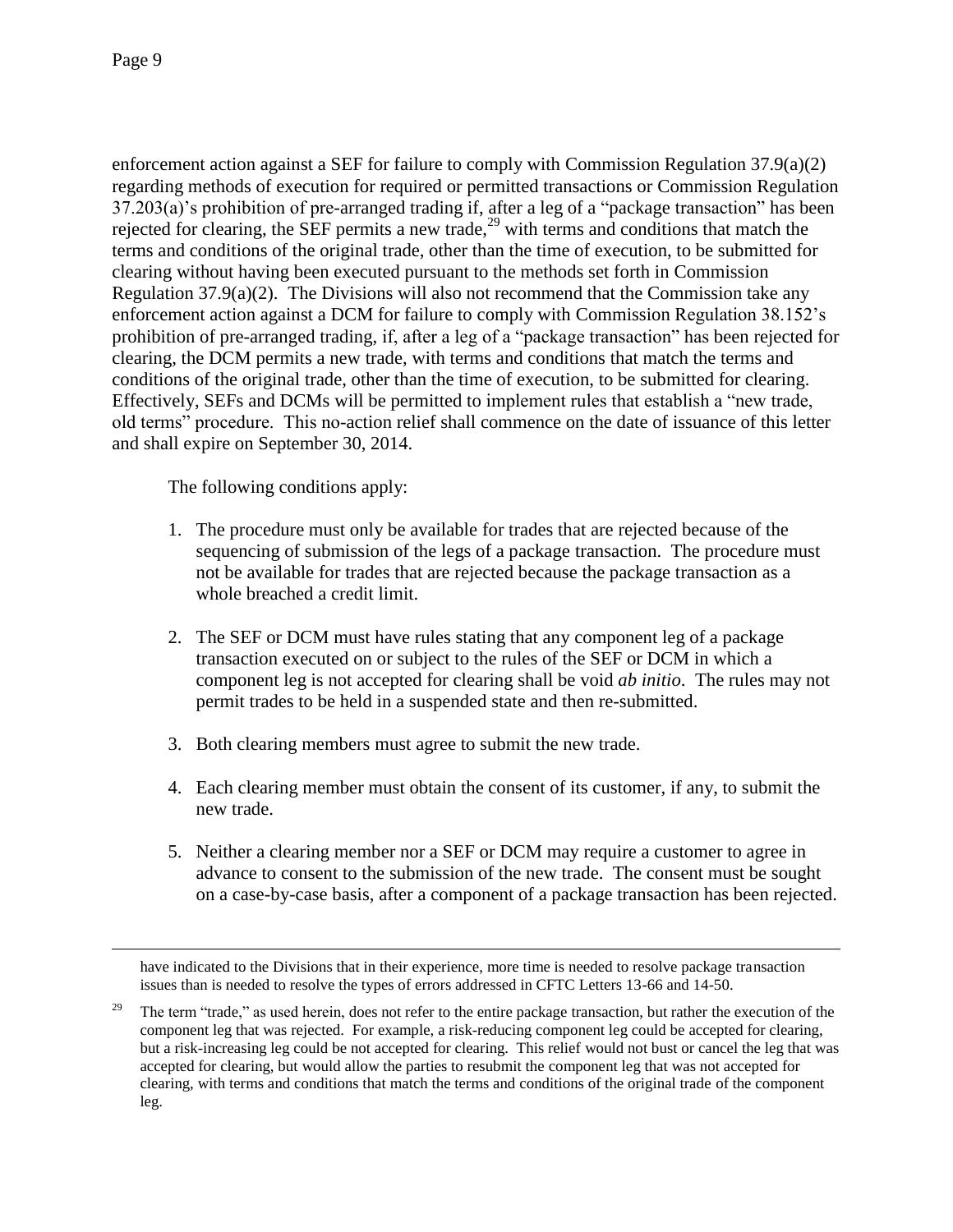- 6. The new trade must be submitted as quickly as technologically practicable after receipt by the clearing members of notice of the rejection from clearing but, in any case, no later than 60 minutes from the issuance of a notice of rejection by the DCO to the clearing members.
- 7. Both the original trade and the new trade must be subject to pre-execution credit checks that comply with Commission Regulation 1.73 and/or Commission Regulation 23.609 and the Staff Guidance.
- 8. Both the original trade and the new trade must be processed in accordance with the time frames set forth in Commission Regulations 1.74, 23.610, 39.12(b)(7) and the Staff Guidance.
- 9. The SEF or DCM reports the swap transaction data to the relevant swap data repository ("SDR") as soon as technologically practicable after the original trade is rejected by the  $DCO<sub>1</sub><sup>30</sup>$  including:
	- i. A part 43 cancellation for the original trade:  $31$
	- ii. A part 45 termination indicating that the original package transaction is void *ab initio*; 32
	- iii. Swap transaction data pursuant to parts 43 and 45 of the Commission's regulations for the newly executed trade. This data must reference the original cancelled trade and indicate that it has been reported pursuant to the procedures described in this letter. This data must also link the original trade to the new trade for both parts 43 and 45 reporting to the relevant SDR.
- 10. The SEF and DCM must enable the relevant SDR to publicly disseminate the new trade—which may be at a price that is away from the current market—pursuant to part 43 and in a manner that references the original cancelled trade that was previously publicly disseminated.<sup>33</sup>

 $30<sup>°</sup>$ The Divisions note that under a "new trade, old terms" procedure, the SEF or DCM must report the original trade and the newly executed trade to the SDR pursuant to parts 43 and 45, in addition to reporting the appropriate messages to the relevant SDR for the original rejected trade, reflecting that it is void *ab initio.*

 $31$  Section 43.3(e) of the Commission's regulations governs the reporting of errors or omissions in previously reported real-time swap data. In adopting part 43, the Commission noted that "[t]he correction of errors or omissions in real time is necessary to fulfill the price discovery mandate of section 727 of the Dodd-Frank Act. . . . For example, a cancellation may occur where a clearinghouse does not accept a particular swap for clearing .

<sup>. .</sup> ." Real-Time Public Reporting of Swap Transaction Data, 77 FR 1182, 1204 (Jan. 9, 2012).

<sup>&</sup>lt;sup>32</sup> Section 45.14 of the Commission's regulations governs the reporting of errors or omissions in data previously reported to an SDR pursuant to part 45.

<sup>&</sup>lt;sup>33</sup> A SEF or DCM may take up to 90 days from the issuance of this letter to implement and/or make appropriate arrangements with respect to meeting the eighth and ninth conditions above.